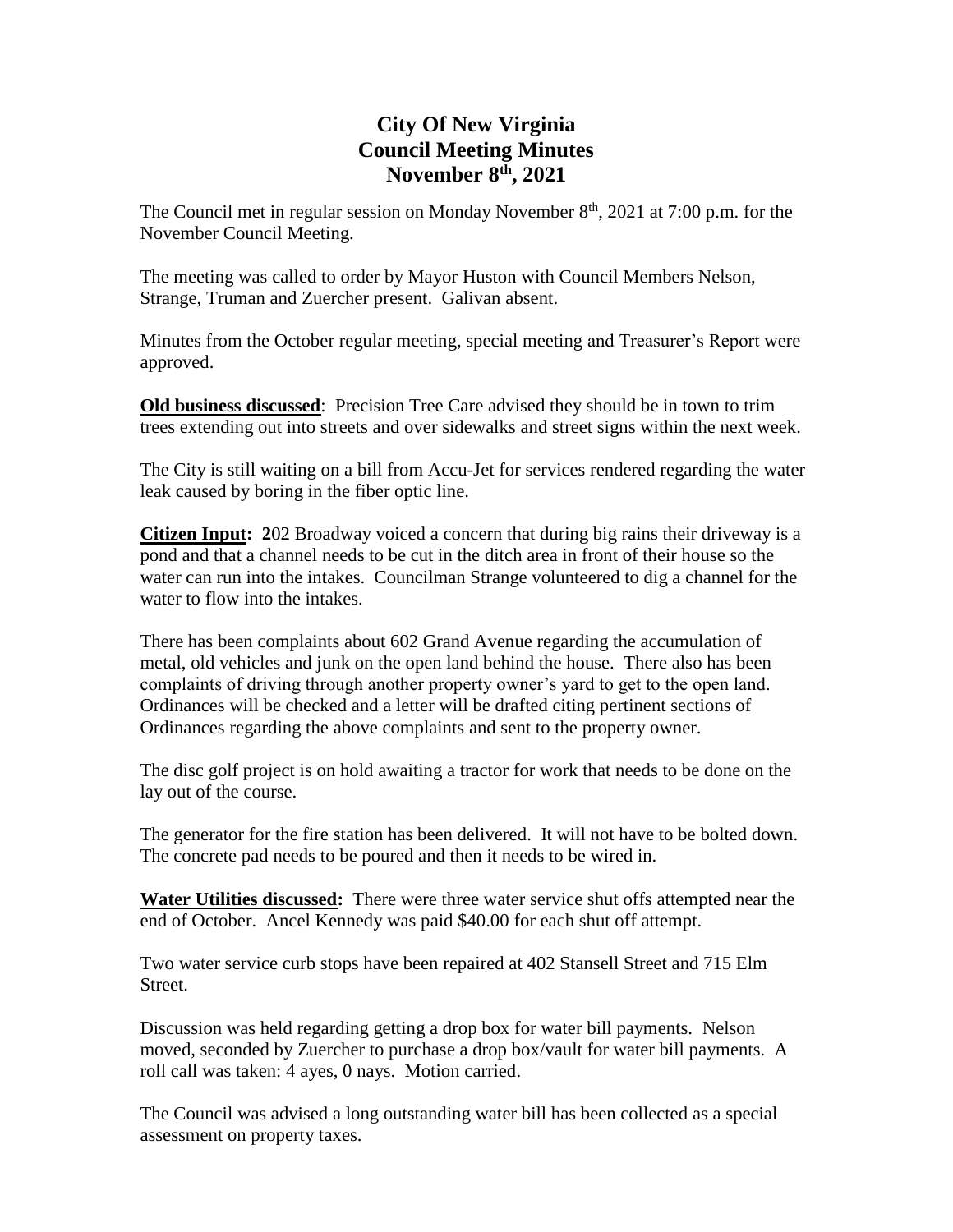Strange moved, seconded by Truman to order as many as grant allows of the new ultrasonic water meters. A roll call vote was taken: 4 ayes, 0 nays. Motion carried.

**Law Enforcement: –** The report summary from the Sheriff's Office for the month of October was reviewed. Deputies received or initiated 24 calls for service during the month. Officers spent in excess of 26 hours in the City for the month. One citation and/or warning was written for traffic violations that occurred within the City of New Virginia proper.

**Fire Department Business:** The foam system on fire truck 762 needs repaired and the air compressor needs checked for leaks. A technician in the Des Moines metro area will be contacted about the work that needs to be done to fire truck 762.

The Iowa Firefighters Association membership dues will be paid by the New Virginia Fire Department Association.

A group Volunteer Firefighter AD&D policy through TrueNorth was reviewed. This information will be taken to the next fire department meeting for discussion and brought back to the December council meeting for any necessary action.

There was only one bid received for snow removal for the 2021-22 winter season. Strange moved, seconded by Nelson to approve Huston's snow removal bid of \$85.00/hr. for the 2021-22 winter season. A roll call vote was taken: 4 ayes, 0 nays. Motion carried.

The City of New Virginia 2020-21 Annual Financial Report was reviewed. Nelson moved, seconded by Truman to approve the City of New Virginia 2020-21 Annual Financial Report. A roll call vote was taken: 4 ayes, 0 nays. Motion carried.

The City of New Virginia 2020-21 Street Financial Report was reviewed. Strange moved, seconded by Truman to approve  $\&$  resolve Resolution 2021-15 – A RESOLUTION TO APPROVE & ADOPT NEW VIRGINIA CITY STREET FINANCIAL REPORT FROM JULY 1, 2021THROUGH JUNE 30, 2021. A roll call vote was taken: 4 ayes, 0 nays. Motion carried.

## **GAMP FINANCIAL UPDATE**

#### **November 8th , 2021**

Our rentals have picked up with the holidays coming up. PiPi's Porta Potty Service delivered out two new porta potties at GAMP Park on Saturday. We replaced one old one and installed a new one to use at the park,

## **NEW VIRGINIA PLAYGROUND COMMITTEE UPDATE**

 The Committee has not been able to schedule a meeting yet to finalize the sign project as well as the memorial tree. Account balance \$2510.82.

## **KEEP IOWA BEAUTIFUL PROGRAM**